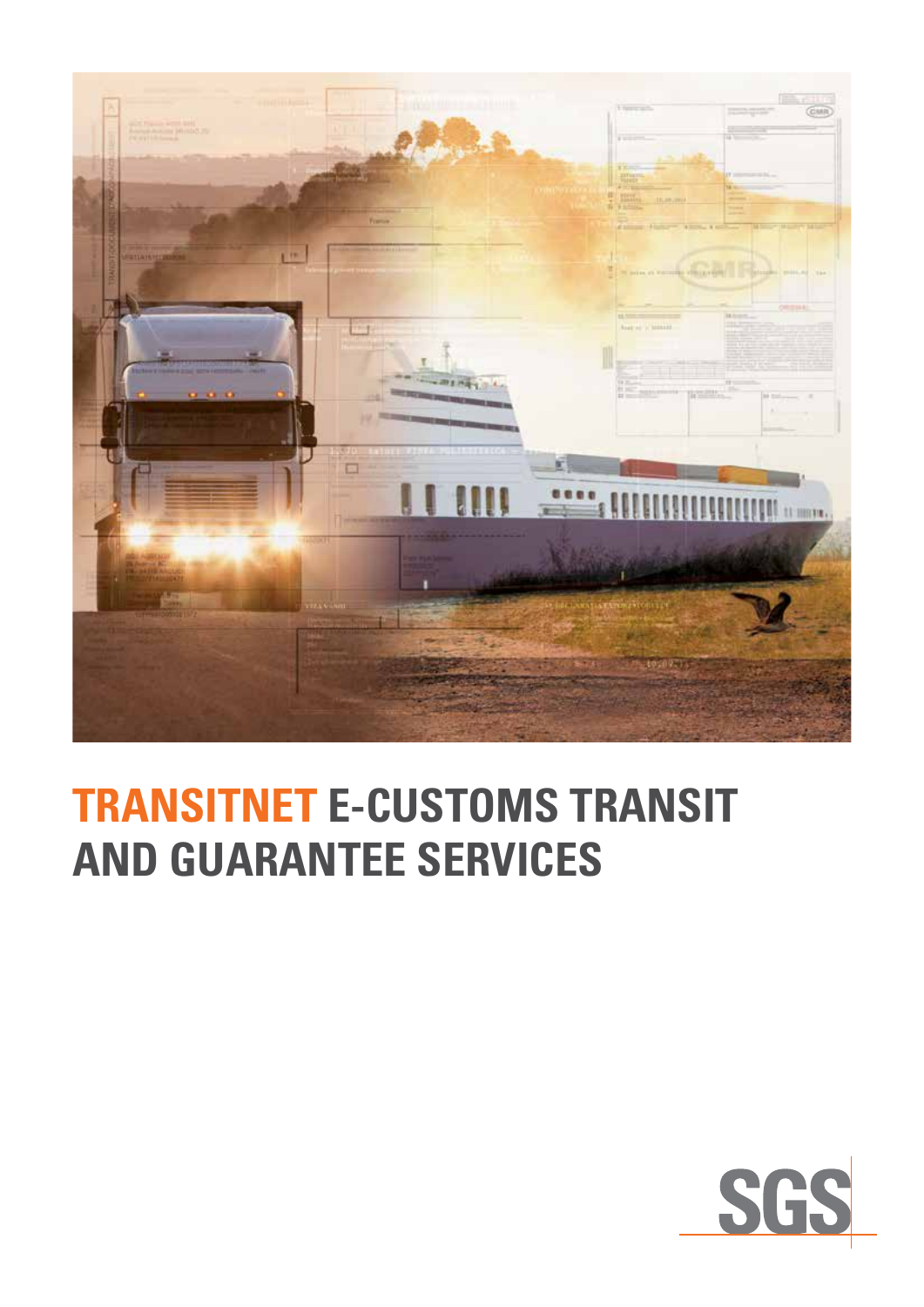# **SGS TRANSITNET**

### **FACILITATE CARGO BORDER CROSSING BORDER WITH YOUR ISO 9001 CERTIFIED TRANSIT DECLARATIONS PLATFORM**

In 2006, SGS started to offer, initially to the Turkish logistics sector, an alternative transit guarantee service called TransitNet. TransitNet operates under the best Transit standard, i.e. EU-NCTS Common Transit, fully compliant with WCO Kyoto Convention.

Today as you can see from the hereunder picture, TransitNet is currently Holder of Procedure (HoP) in 24 countries within the NCTS European Common Transit region (including Turkey, Macedonia and Serbia) as well as in neighboring countries like, Moldova and Belarus giving access to the complete Euro Asian Economic Union territory (EAEU). TransitNet offers "T1/T2/TR /BY services" from any point of departure of these 24 countries to any of the 34 current members of the NCTS Common Transit plus Moldova and 4 countries member of the EAEU (Belarus, Russia, Kazakhstan and Armenia)..



#### **COMPLIANCE AND CONFIDENTIALLY ADVANTAGES**

- Trusted corporate structure and history of SGS based on strong ethical and integrity principles **MOROCCO**
- Absolute confidentiality of all information provided to SGS due to its independent nature from transporters and logistics provider
- A dedicated team of experts focused on ensuring customers' satisfaction often through the provision of free consultancy services
- Minimum customs claims and losses thanks to 24/7/365 support and tracking of the teams across the SGS network
- Thanks to the cooperation established with the various customs administrations at local, regional and central levels, TransitNet delivers immediate solutions for any problems that may rise during transport.
- High reference amounts lodged with customs.



#### ISO 9001:2015

TRANSITNET is a universal, multimodal e-customs transit guarantee service where SGS acts as HoP towards customs on behalf of its clients (transporters brokers, freight forwarders, etc), enabling our clients to create transit declarations and submit them to any of the customs systems where SGS is HoP and track them online. The TRANSITNET interface is a secure web based application

<https://transitnet.sgs.com> connected to 24 different customs systems and port systems, for example AP+. We have more than 150 TransitNet dedicated experts providing support 24/7/365 to our clients. The web based system in conjunction with our dedicated domain expert supports the clients and drivers across the SGS network. In short, TRANSITNET provides benefits in the following ways:

- Shifts exports and/or imports inland
- Covers national Transit and/or international Transit
- Operates within one country or a succession of countries
- Interfaces with any customs **MOLDOVA** management system
- Is independent form any international convention, it operates under national rules **BULGARIA**
	- Customs deals with one reliable experienced and national service provider present internationally

Georgia

**GEORGIA**

- Protects integrally the state budget with protection of bank guarantees
- Predictability and sustainability of the operations and service
- Multilingual web based and user friendly application also handlings fleet, traders, commodity, etc.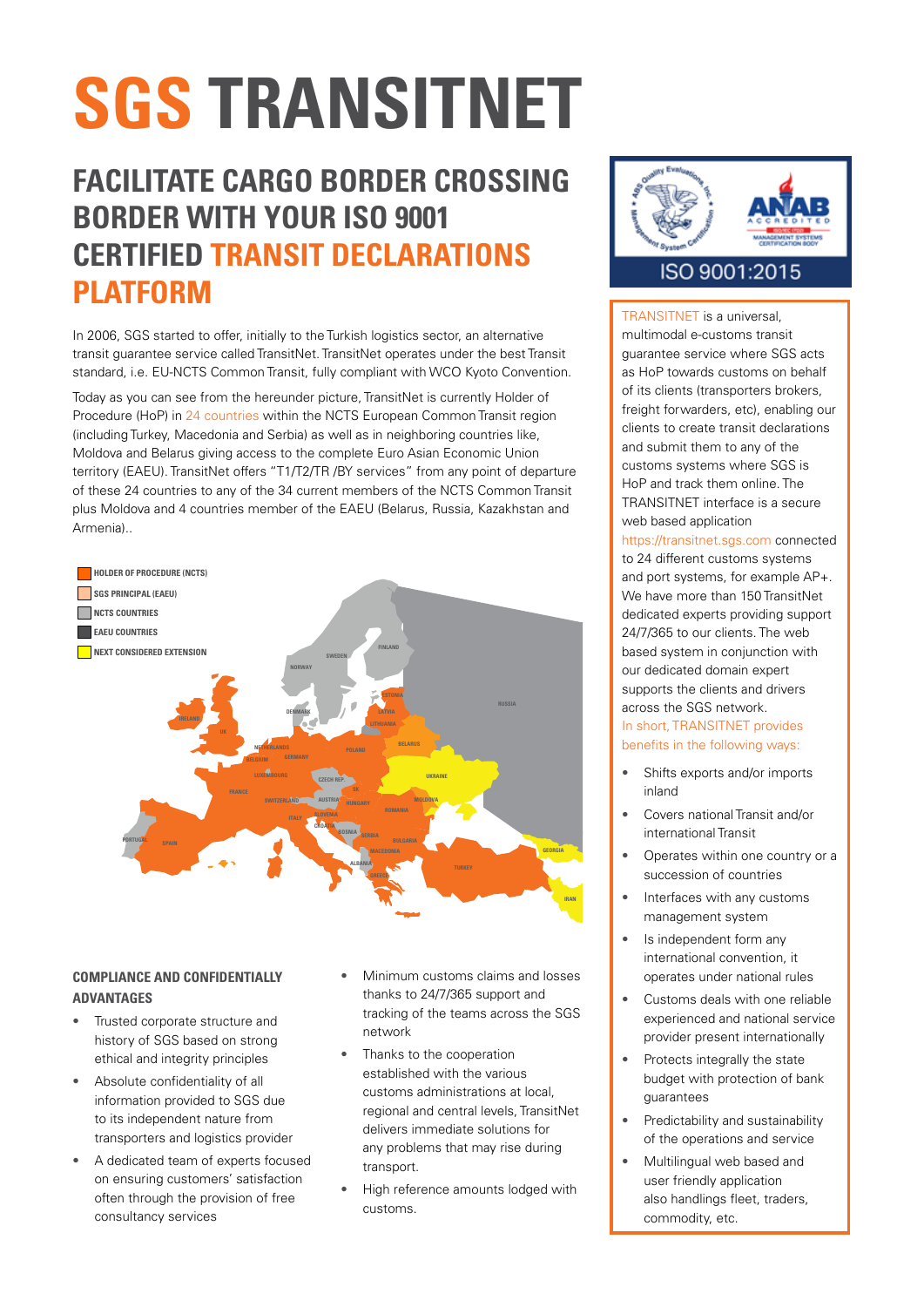#### **FINANCIAL ADVANTAGES**

- Fair and competitive pricing depending on the guarantee amount assigned per transport
- No need to deposit a bank guarantee letter or bonds for acceptance to TransitNet Services
- Through online electronic confirmation of the transit termination by the customs, client's risk and liability is discharged in days instead of years.
- No need for additional guarantees with customs or customs escorts
- Coverage of "sensitive" goods (e.g. alcohol, cigarettes) for approved clients
- Where the legislation so permits, for example in France, client transporters provide advantages to their own client exporters in recovering the proof of tax exit ECS as of the transit's departure, discharging the ECS / EU-A and recovering its VAT immediattely, without awaiting the effective exit of the community territory of the goods, spare the drafting of ATR certificate and allowing for only one entry into customs with a single T2 up to the final destination as supported by **NCTS**

#### **LOGISTIC ADVANTAGES**

- Provides the logistics manager with the ability to track any of the customs transit declarations that they have submitted right from the beginning of the journey through until the end and termination
- Possibility to submit transit declarations for goods to Europe , Russia (export), from Europe (import) or in pure transit through Turkey with the same platform
- Ability to use sub-contractors' vehicles
- TransitNet T1 includes the ENS details, at no additional cost or inconvenience to produce ENS data (including goods to EU entry ports like Trieste, Sète, Constanta, Varna, etc)
- Our services are available 24/7/365, we have offices manned round the clock to provide support to our clients and their drivers. To improve our service offering, we have several



strategic partnerships such as with SAMER, K-ROL, Billitz and Parisi

- Providing a greater range of services through partners or client centers not only in the countries with a common transit regime, but also with the countries such as currently Moldova and Belarus
- The priority and minimum time loss in the Ro-Ro port customs offices
- Unlimited number of customs departure and destination per single vehicle including the possibility to transship partial cargo en route
- Possibility to deliver directly to the warehouses of the EU authorized consignees at any time of the day and at the weekend without any obligation to go to the customs office
- From French departure possibility to start without need to present goods to the customs office of departure

#### **EASE OF SERVICE**

- Fully scalable secure platform enabling an unlimited number of users and simultaneous submission of transit declarations to more than one customs offices
- No additional work load, no additional service cost for submitting two declarations, e.g. one Turkish T1 declaration to the Turkish Customs Administration and automatically producing a second (cloning) successive BY (Belorussian) transit declaration against a single fee payment (alike for a single declaration)
- Integration through an ERP plug-in with client's software to automate data entry.
- A new and intuitive user interface enabling a very fast and efficient data entry with the possibility to import existing data (e.g. goods details) from existing data in various formats including excel
- Clients can also submit TIR prenotification , CHED-PP notification through TransitNet

#### **EXAMPLES OF TRANSPORT MOVEMENTS WE PROVIDE SERVICES AND GUARANTEE FOR**

- T1 declaration for the transportations from Turkey, the Iranian or Georgian border to EU or EFTA without TIR Carnet (Ro-Ro route, Greek, Serbian and Romanian Land Routes)
- T1/T2 declarations for the transportations from the main EU countries, e.g. declarations are submitted to the customs administrations of Germany, France, Italy, Romania, Poland, Bulgaria, Hungary, Macedonia and Lithuania, etc. to Turkey, Serbia, etc.
- ENS and TIR (MRN) declarations which are required on all the Ro-Ro Lines
- The transportation from a port like Marseille to Lyon or Pendik to Ankara, etc.

TransitNet and all its team members specialized in T1/T2 since 2006 are waiting for you to enjoy our first in class services.

#### **WHY SGS?**

SGS is the world's leading inspection, verification, testing and certification company. SGS is recognized as the global benchmark for quality and integrity. With more than 94,000 employees, SGS operates a network of over 2,600 offices and laboratories around the world. More recently SGS started to offer Services for the Transport, Logistics and Brokerage Sector.

For more information, please contact us: [transitnet@sgs.com](mailto:transitnet%40sgs.com?subject=) or visit [www.sgs.com/transitnet](http://www.sgs.com/transitnet)